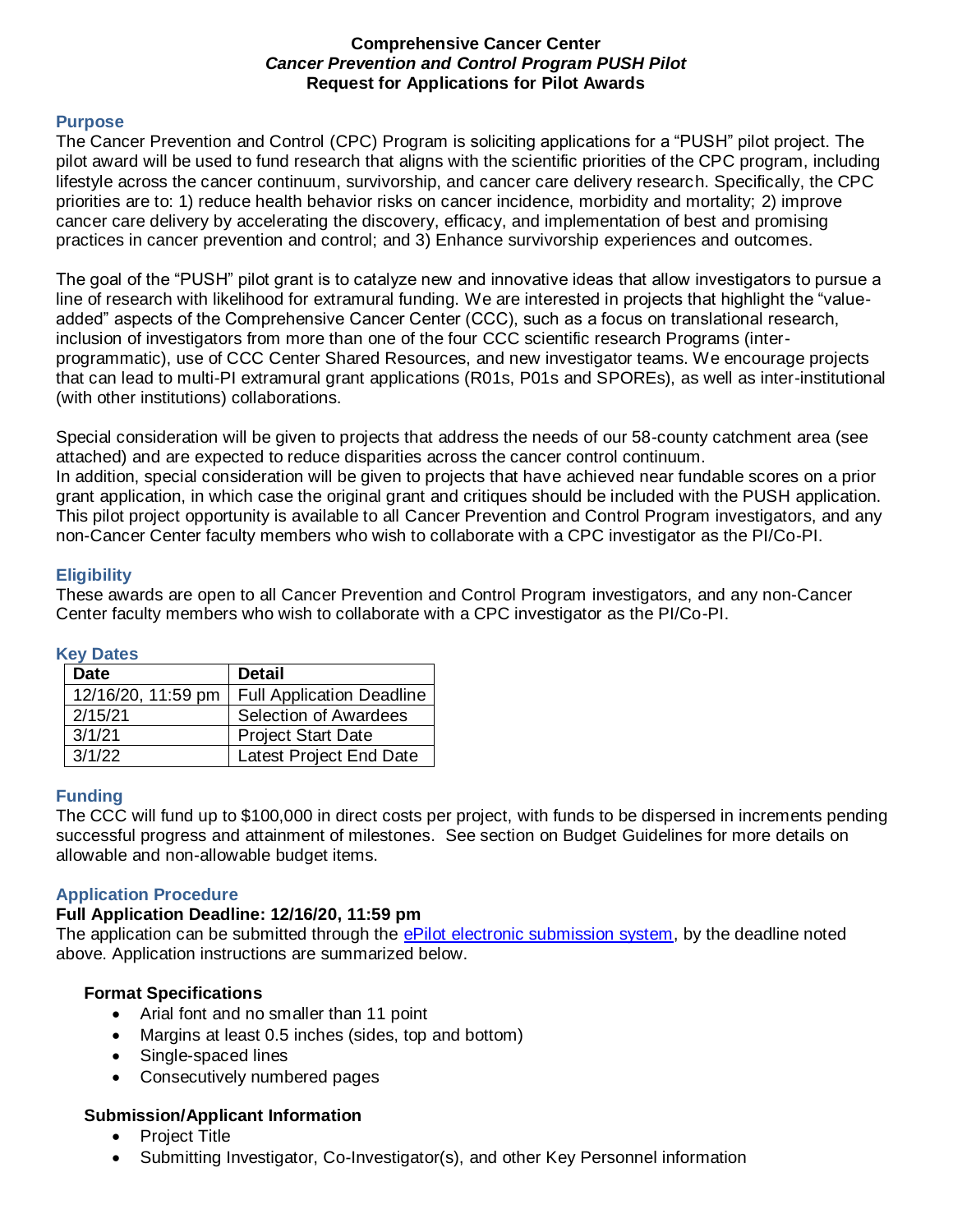**Abstract** (250 words max)

**Research Plan** (6 pages max)

- *Specific Aims*
- *Significance* Explain how the project addresses an important problem, how it will improve scientific knowledge, technical capability and/or clinical practice.
- *Investigator(s)* Describe how each member of the team will contribute to the project. Include their expertise and experience that will be utilized on this project.
- *Innovation* Explain how this project uses novel concepts, approaches or methodologies, instrumentation or interventions.
- *Approach* Describe the overall strategy for this project, including potential problems, alternative strategies and benchmarks for success.
- *Projected Timeline*

# **References** (no page limit)

# **Information Regarding Human Subjects**

Address the following if the project **involves human subjects**.

- Provide a one-page document addressing the Protection of Human Subjects, if applicable.
- IRB Approval Status (please note: IRB approval is not required for full application submission, however **a delay in IRB approval does not alter the project end date**) Pre submission discussion with the Wake Forest IRB is strongly suggested.

**Information Regarding Live Vertebrates** if applicable.

 IACUC Approval Status (please note: IACUC approval is not required for full application submission, however **a delay in IACUC approval does not alter the project end date**)

# **Budget and Justification** (budget template plus 1-page justification)

- Complete the [budget template form](https://wakehealth.sharepoint.com/:x:/r/teams/CTSIWebCollection/Shared%20Documents/CSTI-Public/CTSI%20Pilot%20Budget%20Template.xlsx) provided along with a brief justification for the funds requested for this RFA. Please include explanation of other resources that may be leveraged to support the project.
- Sub-awards to other institutions to carry out work on a project are not allowed.

# **NIH-style biographical sketch for all Key Personnel (new style)**

# **Budget Guidelines**

The budget period is for 12 months, ending no later than 3/1/22. Up to \$100,000 in direct costs may be requested.

Grant funds may be budgeted for:

- Research support personnel (including undergraduate and graduate students)
- Travel necessary to perform the research
- Small equipment, research supplies and core lab costs, or
- Other purposes deemed necessary for the successful execution of the proposed project Grant funds may **not** be budgeted for:
	- Office supplies or communication costs, including printing
	- Meals or travel, including to conferences, except as required to collect data
	- Professional education or training
	- Computers or audiovisual equipment, unless fully justified as a need for the research
	- Manuscript preparation and submission, or
	- Indirect costs

Awarded funds must be used to conduct the work proposed. All direct charges to this award must adhere to federal regulations and requirements regarding the use of CCC funds. The CCC leadership reserves the right to revoke funding in the event it is determined that funds were not spent in accordance with the approved protocol. The general criteria for determining allowable direct costs on federally sponsored projects is set forth